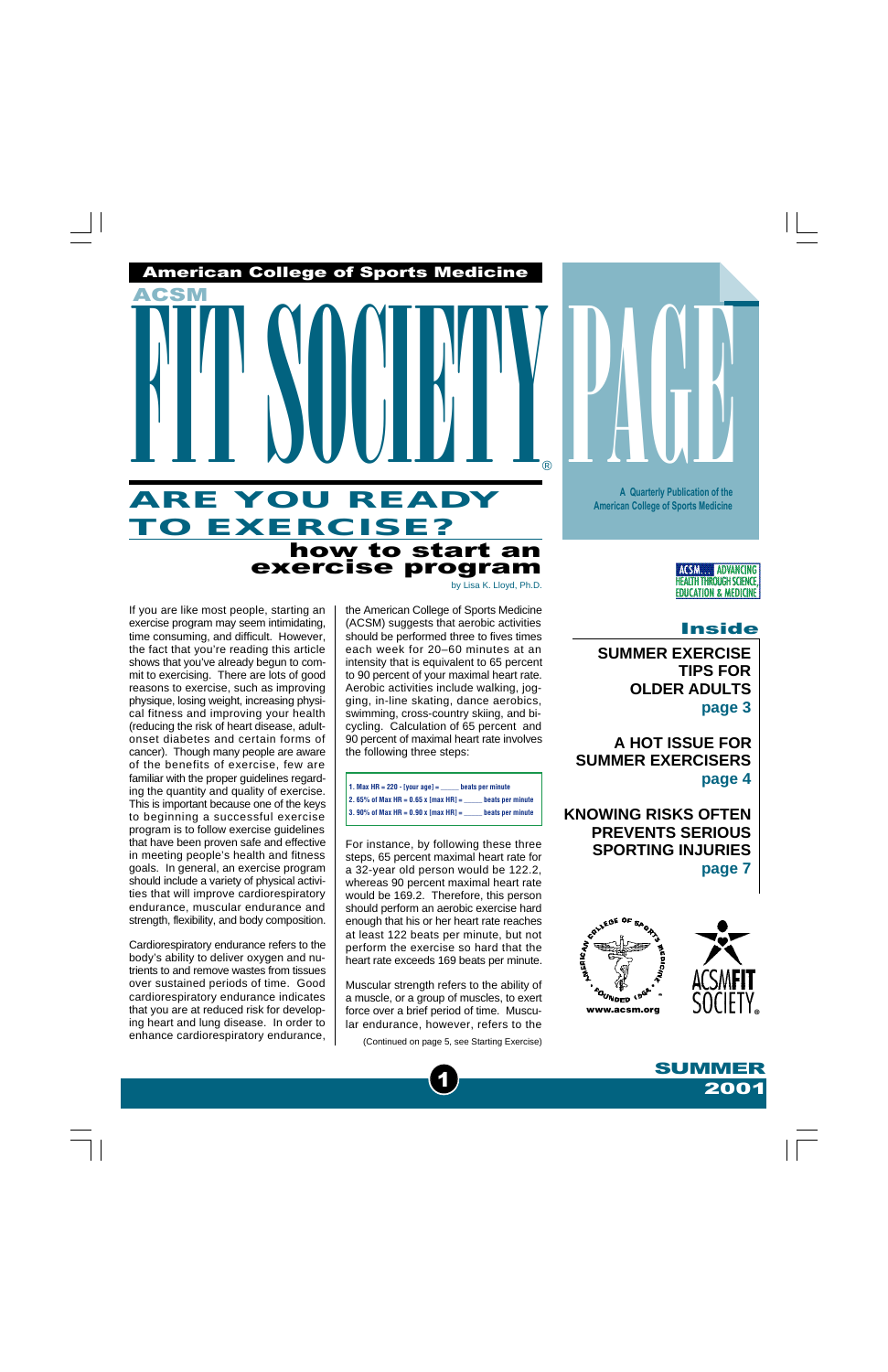### **Letter from the Editor**  $\sqrt{American College of Sports Medicine}$

Welcome to the summer issue of the *ACSM Fit Society<sub>®</sub> Page*. The American College of Sports Medicine recently completed its 48th Annual Meeting, and it was a tremendous success. ACSM members from around the world presented new and exciting information about exercise and sports medicine. Some of that information is contained in this issue of *ACSM Fit Society<sub>®</sub> Page*.

With summer here, active people need to think about dealing with the heat for outdoor exercise and recreation. Several articles in this issue address specific concerns related to body temperature regulation and dehydration. This is important because increases in body temperature and loss of body water can lead to serious health problems. For those of you taking advantage of the long summer days to begin an exercise program, we have included information that may help make your start easier and more enjoyable. As always, we have the Athlete's Kitchen and our ever-popular Question and Answer section.

We hope you enjoy this issue of *ACSM Fit Society<sub>®</sub> Page* and find information that you can use to enhance you and your family's health and wellness. If you have any questions or comments please be sure to contact us.

**Jeffrey A. Potteiger, Ph.D., FACSM Editor, ACSM Fit Society® Page jpottei@mail1.vcu.edu**

### **Q&A with ACSM**

by Bryan W. Smith, M.D., Ph.D.

**Q:** What are some tips for parents regarding water safety for children?

**A:** Have your child learn to swim! However, don't rely on swimming lessons alone to protect your child from drowning. A child may panic, particularly when confronted with an unfamiliar situation, and forget what they have learned. Never leave children alone in a swimming area and never take your eyes off your child while he/she is swimming. Drowning can be quick and silent. In all boating situations, children should wear approved life jackets, even when sleeping. Learn CPR!

**Q:** At what age should you have your child take swimming lessons?

**A:** By age four, most children have the motor skills and attention span necessary for organized swimming. They are more likely to be interested as well.

**Q:** What are some tips to prevent heat illness?

**A:** Optimizing fluid intake by consuming eight to 16 ounces of fluid pre-exercise and six–eight ounces of fluid every 15 minutes during exercise. Taking 10– 14 days to acclimatize for children and seven to 10 days for adults. Being well conditioned physically. Wearing the appropriate light-colored clothing. Avoiding exercise during times of maximal heat stress.

**Q:** Is taking salt tablets a good idea when training in the heat?

**A:** With exercise, the majority of the body's sweat loss comes from water. The more trained the person, the more dilute their sweat is. There is no need for salt tablets. However, since our bodies do lose some salt in sweat, these small amounts can be adequately replaced just by using salt with meals.



Fit Society<sub>®</sub> Page Editorial Board: **Jeffrey Potteiger, Ph.D, FACSM, Editor** Virginia Commonwealth University

**Katherine A. Beals, Ph.D., R.D.** Ball State University

**Lisa K. Lloyd, Ph.D.** Southwest Texas University

**Bryan W. Smith, M.D., Ph.D.** University of North Carolina

**Dixie L. Thompson, Ph.D., FACSM** University of Tennessee

ACSM is the world's largest association devoted to sports medicine and exercise science. The College's mission is to promote and integrate scientific research and practical applications of sports medicine and exercise science to maintain and enhance physical performance, fitness health, and quality of life.

For more information on subjects discussed in this issue and/or a catalog of all ACSM publications, please send a self-addressed, stamped envelope to: American College of Sports Medicine, c/o ACSM Fit Society<sub>®</sub>, P.O. Box 1440, Indianapolis, IN 46206-1440.

**Q:** Why are the elderly more prone to heat illness?

**A:** While both children and the elderly are prone to heat illness, there are different reasons to explain each group's susceptibility. For the elderly, their thirst response is decreased. The elderly have decreased cardiovascular capacity, which is more evident in the less trained individual. Many have a history of chronic medical illness such as hypertension or diabetes and are on many medications that can increase the potential for heat illness such as diuretics, beta-blockers, antihistamines, antidepressants, and anticholinergics. It is important to discuss exercising in the heat with your physician.

**Q:** What is the optimal fluid for exercising in the heat?

**A:** This fluid must be readily emptied from the gut into the circulation. Usually for activities of one hour or less, chilled water is optimal. For longer events, a sports drink is preferred.

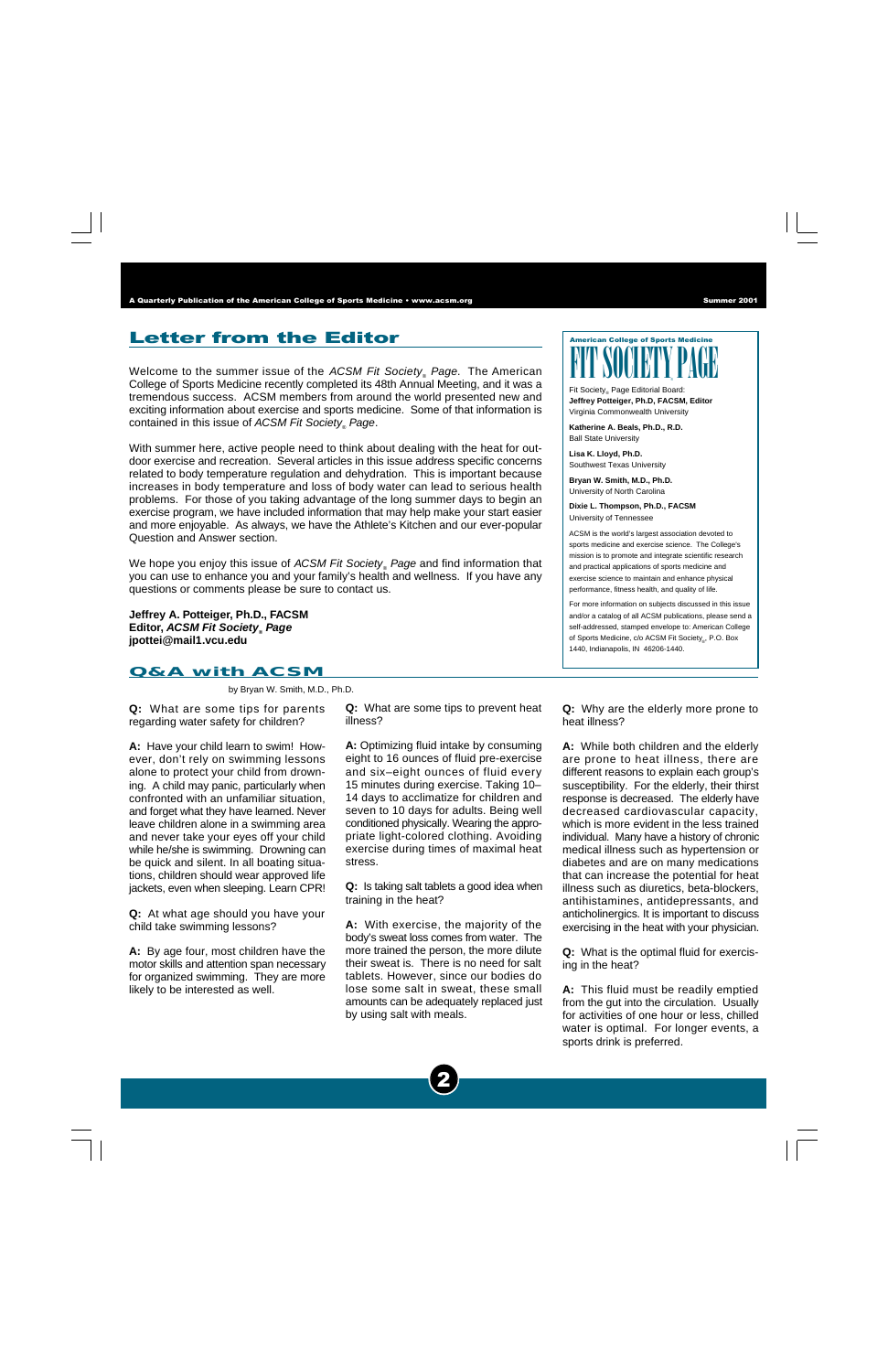### <span id="page-2-0"></span>Commentary



### SUMMER EXERCISE TIPS FOR OLDER ADULTS

by Ingrid C. Frey, M.S. and William B. Farquhar, Ph.D.

Now that summer is here, there are some special considerations to take

into account when exercising outdoors. These will include some of the following: What effect does high temperature have on my ability to exercise? What is heat injury? What can I do to prevent heat injury? How important is fluid intake during exercise?

Exercising in the heat puts significant stress on your cardiovascular system to maintain core body temperature and fluid balance. As you exercise, most of the energy produced from working muscles generates heat and therefore increases body temperature. This increase in core temperature causes the blood flow to the skin to increase, and stimulates sweat glands. Increased skin blood flow coupled with evaporation of sweat at the skin surface cools the body by allowing heat to be transferred from the core to the skin and to the environment. However, environmental factors such as bright sunlight, high humidity, and lack of wind challenge your ability to dissipate heat to the environment and maintain body temperature. For example, high humidity reduces the evaporation of sweat on the skin surface, thus reducing its cooling effect. Many of these concerns are exaggerated in older adults, particularly less fit adults who are not accustomed to exercising in the heat.

When exercise is performed in hot environmental conditions, an excessive increase in body temperature (hyperthermia) can result in heat injury. Heat exhaustion, one form of heat injury, is caused primarily by dehydration, and less often, salt depletion. Some of the symptoms include chills, nausea, dizziness, and profuse sweating. A more serious form of heat injury, and fortunately less common, is heat stroke. Heat stroke is a medical emergency requiring immediate medical care and cooling by whatever means possible. Many of the symptoms are similar to heat exhaustion but also may include disorientation, loss of consciousness and seizures. Sweating generally is absent in heat stroke, but the skin may be moist from earlier sweat production.

Certain diseases may impair the ability to regulate body temperature and increase susceptibility to heat injury: high blood pressure, cardiovascular disease, and diabetes can reduce sweat rate and skin blood flow, thereby increasing heat stress during exercise. Some medications taken for these diseases such as diuretics (e.g., furosemide/lasix), beta blockers (e.g., metoprolol/lopressor), vasodilators (e.g., lisinopril/zestril) and others also can impair the ability to regulate body temperature. Be sure to ask your physician if any of the medicines you take affect your ability to exercise in the heat.

Fortunately, following some common sense guidelines can minimize the risk of heat injury. Preventing dehydration not only reduces the risk of heat injury but also leads to improved exercise performance. What is generally not appreciated by recreational and competitive athletes is that even a small (1 percent to 2 percent) reduction in body weight from excessive sweating can lead to impaired exercise performance and can increase cardiovascular strain. Simply drinking fluids when thirsty is never enough to offset the fluid lost during exercise. This has been referred to in the scientific literature as "voluntary dehydration." This concern is heightened in older adults, where the drive for thirst is even less sensitive. Therefore, proper fluid intake prior to, during, and after exercise is critical in reducing the risk of heat injury and optimizing exercise performance.

3

The general recommendation is two cups of fluid two hours before exercise and a cupful every 15 minutes of exercise. Importantly, fluid intake during exercise should match sweat rate. For every onepound reduction in body weight, at least one pint of fluid should be consumed. What is the best fluid replacement? Water is probably most important when exercise duration is less than one hour. However, some find that the increased palatability of various sports drinks helps them to more fully replace the amount of fluid lost during exercise. Fluids cooler than room temperature (59–79 degrees Fahrenheit) also seem to increase palatability. Those who exercise longer than one hour, or exercise very intensely for slightly less than an hour, may benefit from fluids containing carbohydrates and electrolytes.

The majority of heat-related problems occur during the first few exercise sessions in the heat. This highlights the importance of heat acclimation. There are a number of benefits to heat acclimation (including an increased sweat rate) that make exercise in the heat safer and more tolerable. It generally takes 10–14 days to fully acclimate. Continuing to use the same target heart rate training range is recommended and will require that you decrease the absolute intensity of exercise (e.g. walking pace). Shortening the duration of exercise for the first few exercise sessions in the heat also is recommended. Those with a high fitness level acclimate faster and in general can better tolerate heat stress.

Following these guidelines should allow you to minimize the risk of any heat-related problems. Should you experience any of the aforementioned symptoms of heat illness, be sure to immediately stop exercising, find a cool shaded area, and drink plenty of fluids.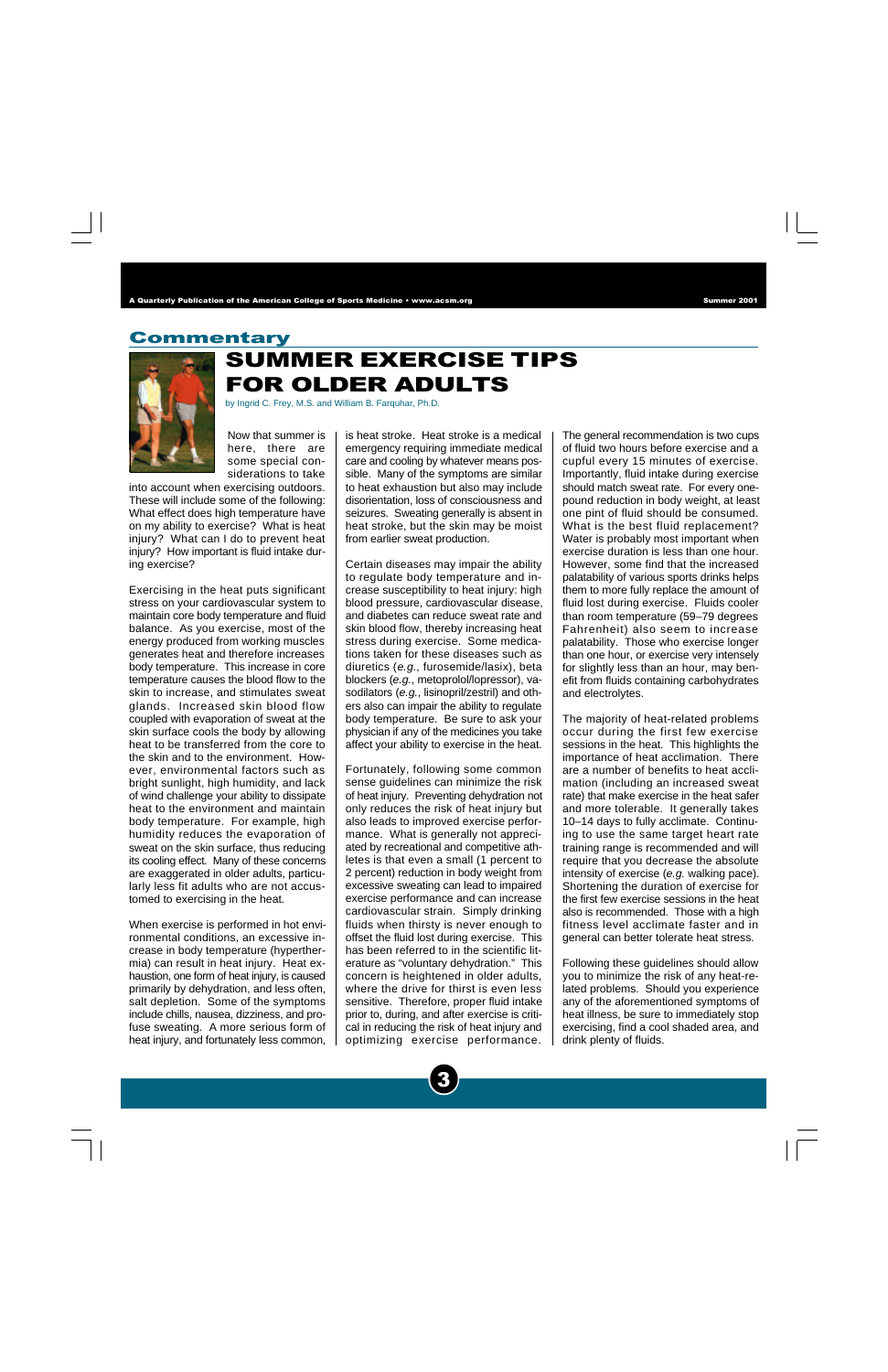### <span id="page-3-0"></span>Feature



# A HOT ISSUE FOR SUMMER EXERCISERS

by Matthew J. Comeau, Ph.D.

As the temperature starts to increase, more and more people move their

exercise regimen outside. This can present a problem if the temperature outside is hotter than what an individual is accustomed to. With exercise in a controlled environment, exposure to the stress of heat and humidity is minimal. This could become a major problem to the exercising individual, especially if they are not used to changes in temperature and humidity. Therefore, it is important to identify problems someone exercising in the heat may experience.

### **Heat Related Problems**

Heat-related illness falls into a hierarchy of increasingly problematic categories: heat rash, heat cramps, heat exhaustion, and heat stroke. Anyone is susceptible to a heat-related illness. However, those who are informed and take steps to minimize risk factors associated with heat related problems could greatly reduce their susceptibility.

Those who sweat excessively generally experience heat rash, but any individual can be vulnerable to this condition. Tight fitting and sweat-saturated clothing usually is a great combination for the formation of heat rash. Heat rash will appear as areas of small red pimples or blisters. This condition usually is not uncomfortable, but if severe enough, burning and itching may occur. While this is uncomfortable, it does not present so serious a problem to an individual's health as do the other three heat illnesses.

Heat cramps are associated with excessive sweating during exercise. Cramps usually are caused by the depletion of salt from the body during the sweating process. Involuntary muscle cramping can be painful depending on the severity of the cramp.

Heat exhaustion occurs when body temperature is elevated due to excessive exposure to the heat; its sweating mechanism becomes overwhelmed. A person experiencing heat exhaustion will appear ashen. The skin may become cool and clammy. Dizziness, weakness, and disorientation can accompany pale, cool, and clammy skin.

The last and most severe heat-related illness is heat stroke. An individual experiencing heat stroke will have flushed skin, minimal or no sweating, and skin that feels hot to touch. Confusion and fainting also may accompany the hot, flushed, dry skin. Unlike heat exhaustion, heat stroke is a severe problem and must be dealt with quickly. It can be life threatening.

### **Recommendations for Decreasing the Risk of Heat Illness**

Adequate intake of fluid is the best way to prevent heat illness. However, not all beverages aid the body in replacing lost fluid. Caffeinated beverages should be avoided. These beverages (caramel colored soda, coffee, tea) actually work against the body and cause it to get rid of fluid. Recommended fluids include water, sports drinks, and fruit juices. These allow the body to replenish lost fluid without causing excessive fluid loss. Other methods to decrease the risk of heat illness include becoming acclimatized to the outside temperature, wearing loose-fitting clothing, wearing a hat, exercising in the morning or late evening versus in the middle of the afternoon, and wearing sunscreen to prevent sunburn. Sunburn decreases the body's ability to cool itself. When becoming acclimatized to the outside temperature, one should gradually increase exposure to the outside elements. As air temperature rises, exposure should be increased slowly. It usually takes seven to 14 days to become acclimatized to hot temperatures. Wearing loose-fitting clothing allows more air to pass by the body, thereby allowing for more evaporation of sweat and greater cooling. By wearing a hat, one can limit exposure to the sun and decrease the overall effect of the sun on body temperature. Exercise should occur in the morning or late evening because of the cooler temperatures associated with those times of day. Exercising in the afternoon, especially late in the afternoon, will expose the body to the hottest time of day. Finally, wearing sunscreen will reduce the possibility of sunburn, and not affect the ability of the body to cool itself.

### **Fluid Intake Recommendations**

The following are recommendations for fluid intake when the possibility of heatrelated illness is present:

- Two to three hours prior to exercise, drink approximately 20 ounces of water or a sports drink.
- Ten to 20 minutes before exercise, drink approximately 10 ounces of water or a sports drink.
- During exercise, drink at least 10 ounces of water or sports drink every 10 to 20 minutes. Remember not to drink based on thirst alone. It is not the only predictor of decreased fluid levels.
- After exercise, drink approximately 20 ounces of water or sports drink per pound of weight lost during exercise.

#### **When is it too hot to exercise?**

There are times when the heat and humidity are so high that exercise should be avoided. The greater the risk for heat illness, the more attention should be given to fluid intake, and the utilization of other precautions.

Heat Index Chart: http://weather.noaa.gov/weather/hwave.html

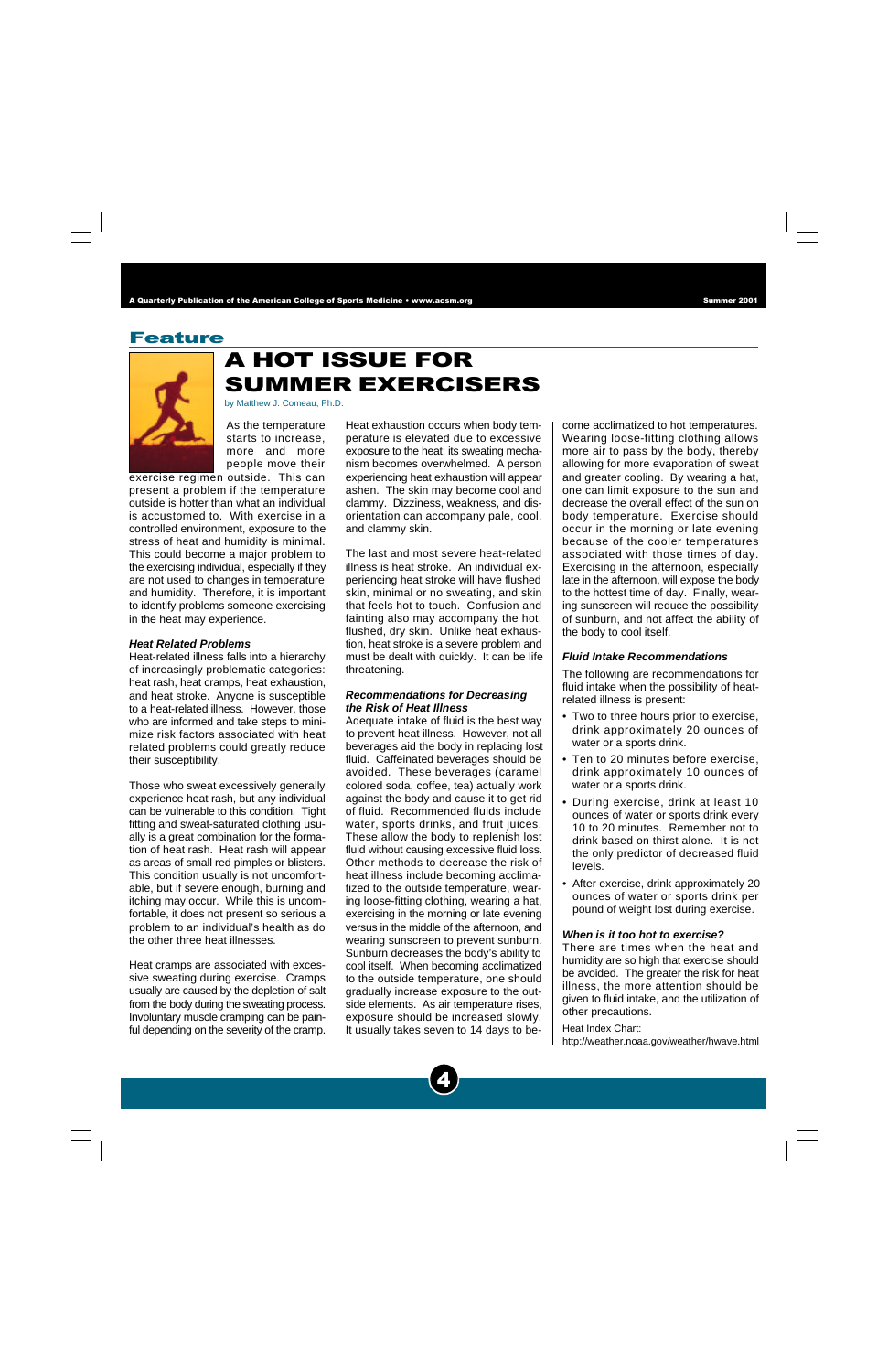### <span id="page-4-0"></span>Starting Exercise (Continued from page 1)

ability of a muscle, or a group of muscles, to sustain repeated contractions or to continue applying force against a fixed object. Simply put, muscular strength is used to lift heavy objects, while muscular endurance is used to carry groceries from the car to the house. Well-developed muscular strength and endurance can improve a person's body composition and general quality of life, and prevent musculoskeletal injuries, low back pain, and osteoporosis. ACSM suggests that performing one set of eight to 10 exercises targeting major muscle groups (i.e., back, shoulder, chest, abdominal, thigh, hamstring, buttock or gluteal, triceps, biceps, and calf muscles) two to three days each week will enhance both muscular strength and muscular endurance. It is recommended that most healthy young to middle-aged adults perform eight to 12 repetitions of each exercise. For older (50 years of age and above) and more frail individuals, it is recommended to perform 10 to 15 repetitions of each exercise.

Flexibility refers to the ability to move joints and use muscles through their full range of motion. Good flexibility enhances quality of life and reduces risk of musculoskeletal injuries and low back pain. When stretching, one should perform slow, sustained stretches of large muscle groups with minimal or no bouncing. To achieve optimal flexibility, complete at least four repetitions per muscle group of 10 to 30 seconds in duration at least two to three days each week.

Body composition refers to the makeup of body tissue in terms of lean mass (e.g., muscle, bone, vital tissue, and organs) and fat mass. An optimal ratio of fat to lean mass is an indication of fitness, which reduces the risk of chronic diseases and musculoskeletal problems. Combined with appropriate dietary intake, physical exercise training conducted at least three days per week at recommended intensity and duration will expend at least 250 to 300 calories and increase your likelihood of successful weight loss and long-term maintenance of weight loss.

In conclusion, those who are waiting to "feel" like exercising usually never do. Beginning an exercise program involves a conscious decision to incorporate exercise into one's daily routine, whether you "feel" like it or not. After all, it only takes an hour workout a few days per week to achieve the health-related benefits of exercise. Begin your workout with a five to 10-minute warm-up of light intensity exercise, such as walking and slow jogging, and gentle stretching exercises of large muscle groups. Then perform at least 20 minutes of continuous aerobic exercise and at least 20 to 30 minutes of muscular strength and endurance training. End your workout with a five to 10-minute cool down of slow walking, followed by stretching exercises geared toward increasing your flexibility.

# Which School Will Fit All Your Needs?

**Two indispensable ACSM references will help you decide: ACSM's 2001 Directory of Graduate Programs in Sports Medicine and Exercise Science ACSM's 2002 Directory of Undergraduate Programs in Sports Medicine and Exercise Science**

Are you looking for a way to find out exactly which school fits your needs? The American College of Sports Medicine (ACSM) invites you to learn about both undergraduate and graduate programs in the ACSM's 2002 Directory of Undergraduate Programs in Sports Medicine and Exercise Science and the ACSM's 2001 Directory of Graduate Programs in Sports Medicine and Exercise Science.

In their 11th year of publication, these directories are widely recognized as the best information source for graduate and undergraduate programs in sports medicine and exercise science. Because ACSM is the world's-largest, most-respected sports medicine and exercise science organization, more than 300 academic institutions participated in the 2000 editions. ACSM's directories are the best way to help determine your next career move.

To order either directory, please call the Public Information Department at the ACSM National Center at TEL: (317) 637- 9200, ext. 127. Each publication is only \$20 and may be ordered using check, purchase order or credit card. Take steps to improve your future today!

5

For an online order form, **[click](http://www.acsm.org/directories.htm) here**.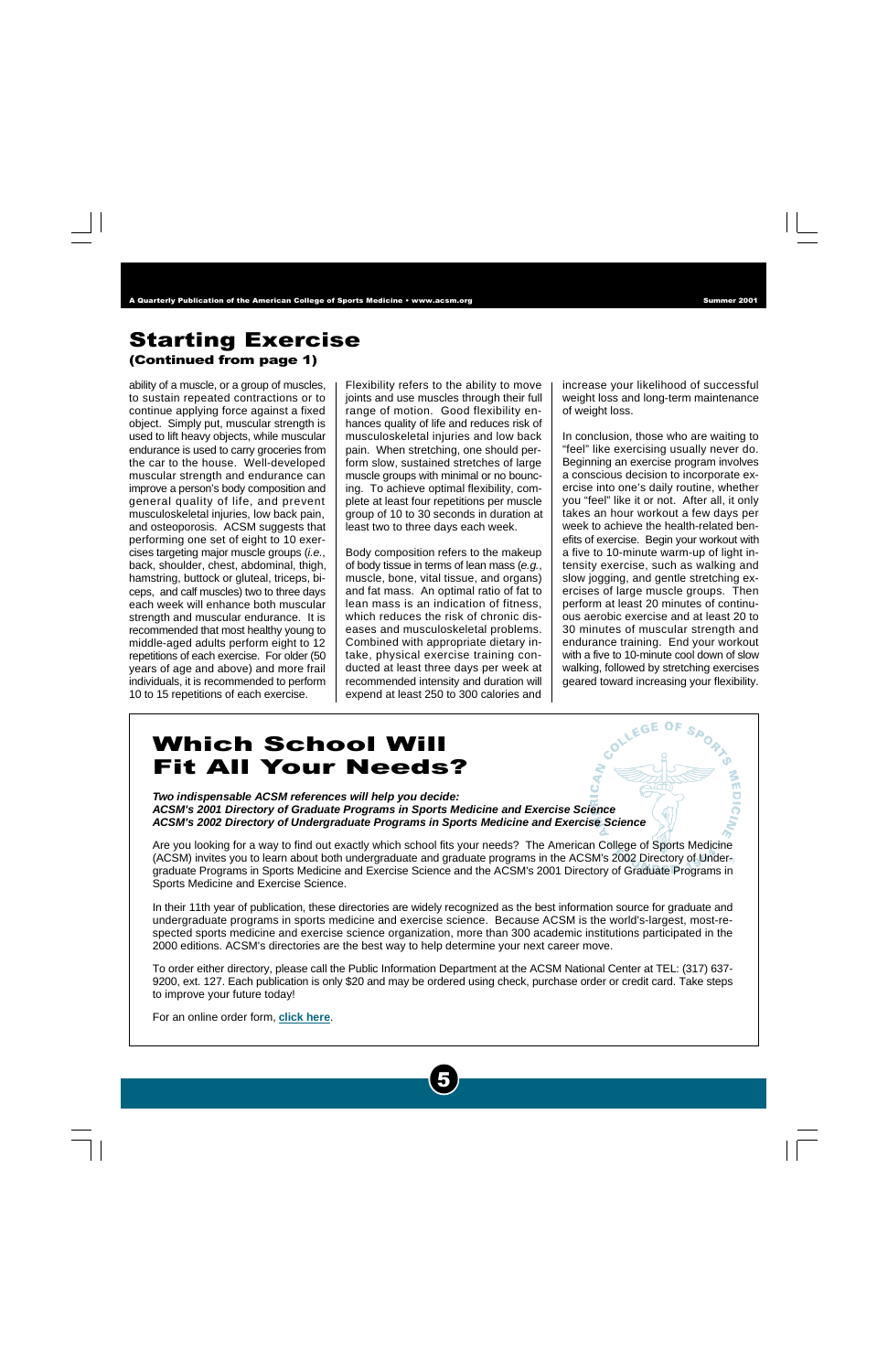### Feature



# KNOWING RISKS OFTEN PREVENTS SERIOUS SPORTING INJURIES

by Michael R. Bracko, Ed.D., FACSM

There are several factors that can cause sports-related injuries. For some-

one who exercises for physical or mental fitness, a "fitness athlete," one of the most prominent risk factors for injury is level of fitness. Generally speaking, the less "fit" a person is, the greater chance he or she has of getting injured.

A beginning exerciser must start an exercise program with low intensity (how "hard" the exercise is), moderate duration (how long the exercise lasts), and moderate frequency (days per week). After three to five weeks of regular exercise, the intensity and duration may be increased, with the frequency staying the same (three days a week). In order to prevent injury in the initial stages of an exercise program, a "fitness athlete" must start "low and slow" (low intensity and slow pace) and gradually increase the amount of exercise.

After two to three months, intensity, duration, and frequency may be increased again according to the person's age, time constraints, and motivation. But waiting weeks, then months, to increase intensity, duration, and frequency can decrease the risk of injury as well as the risk of dropping out.

#### **Age**

Age is a key factor for potential injuries. The older we are, the more susceptible our muscles and tendons are to injuries. An older adult who is starting an exercise program must absolutely follow the guideline of "low and slow" in the initial stages of an exercise program. Even an older "fitness athlete" who has been exercising for a long time must be careful with his or her intensity, duration, and especially frequency, making sure there are days off from exercise.

### **Men and Women**

Differences between men and women in terms of getting injured have more to do with traumatic injuries such as torn ligaments in the knee than muscle/tendon strains or pulls. Generally speaking, men and women and boys and girls must take the same precautions when starting an exercise program.

#### **Individual Behavior**

Behavioral risk factors for getting injured include: lack of sleep, emotional stress (a major cause of back injuries), smoking (risk factor for back injuries), fatigue specifically a lack of muscle endurance, overuse (tendinitis) or too much exercise (not enough days off). Some injuries simply are of unknown cause, and some injuries simply are caused by exercising too hard, too fast, or doing too much.

### **Stretching and Warm-up?**

There is now some controversy over whether stretching before exercise prevents muscle and tendon injuries. It has been a long-standing philosophy that stretching immediately prior to exercise will prevent injuries. However, there is new research with practical application that shows stretching prior to exercise or sports participation may not prevent muscle or tendon injury. The research provides four possible reasons why stretching may not prevent injury:

- 1. A more flexible muscle and tendon doesn't mean that it has a greater ability to absorb forces that may cause injury.
- 2. Many injuries are not caused by "overstretching" the muscles. Injuries can occur within a normal range of motion. Therefore, a more flexible muscle may not prevent injury.
- 3. Mild stretching has been found to weaken the muscle for about 15 minutes. So stretching, then exer-

6

cising, may put a person at greater risk for injury.

4. Stretching may increase tolerance for pain — that is, it has an analgesic effect. Therefore, it does not seem prudent to decrease one's tolerance to pain, weaken the muscle, and then exercise a weakened, anesthetized muscle.

ACSM recommends stretching two to three times a week. Regular stretching can improve other aspects of health, including flexibility. It may be better to gently warm up the body with lowintensity muscle contractions for approximately 10–15 minutes, or until you are sweating, then engage in higher intensity exercise or sport.

#### **Warm-up Routines**

- Ten to 20 half squats with no weight, five to 15 push-ups, five to 15 curl-ups, 10 arm circles, 10 heel raises, 10 ankle/ toe circles with each leg, 10 hip circles, then slowly run or ride a bike for 10 minutes.
- Weight training: using a light enough weight that you can easily do 10 to 15 repetitions, perform the following exercises: bench press, lat pull-down, shoulder press, seated cable row, five to 15 curl-ups, five to 15 back extensions, squats, leg press or lunges, knee extension, and knee flexion.
- Before running: walk for five minutes, jog for five minutes, then start "running."

The best way to prevent an injury is to gradually increase your fitness level: warm up the muscles; stretch after exercise; use proper form, especially when weight lifting; get plenty of sleep; decrease the intensity and duration of exercise when under stress; and refrain from smoking.